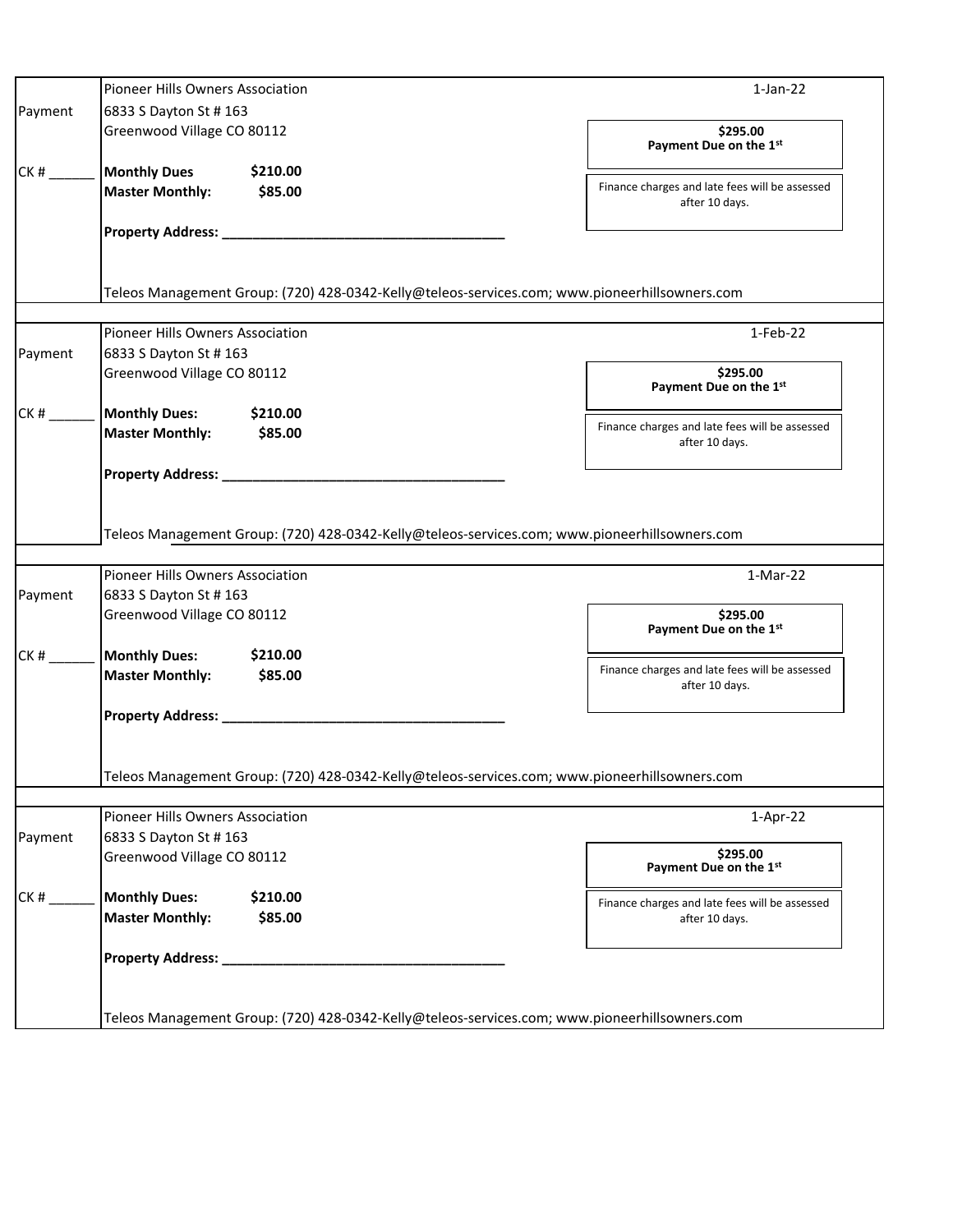|         | Pioneer Hills Owners Association                                                              | $1-May-22$                                                       |  |  |
|---------|-----------------------------------------------------------------------------------------------|------------------------------------------------------------------|--|--|
| Payment | 6833 S Dayton St # 163                                                                        |                                                                  |  |  |
|         | Greenwood Village CO 80112                                                                    | \$295.00<br>Payment Due on the 1st                               |  |  |
| CK#     | <b>Monthly Dues:</b><br>\$210.00                                                              |                                                                  |  |  |
|         | <b>Master Monthly:</b><br>\$85.00                                                             | Finance charges and late fees will be assessed<br>after 10 days. |  |  |
|         |                                                                                               |                                                                  |  |  |
|         |                                                                                               |                                                                  |  |  |
|         | Teleos Management Group: (720) 428-0342-Kelly@teleos-services.com; www.pioneerhillsowners.com |                                                                  |  |  |
|         |                                                                                               |                                                                  |  |  |
|         | Pioneer Hills Owners Association                                                              | $1$ -Jun-22                                                      |  |  |
| Payment | 6833 S Dayton St # 163                                                                        |                                                                  |  |  |
|         | Greenwood Village CO 80112                                                                    | \$295.00<br>Payment Due on the 1st                               |  |  |
| CK#     | <b>Monthly Dues:</b><br>\$210.00                                                              | Finance charges and late fees will be assessed                   |  |  |
|         | <b>Master Monthly:</b><br>\$85.00                                                             | after 10 days.                                                   |  |  |
|         |                                                                                               |                                                                  |  |  |
|         |                                                                                               |                                                                  |  |  |
|         |                                                                                               |                                                                  |  |  |
|         | Teleos Management Group: (720) 428-0342-Kelly@teleos-services.com; www.pioneerhillsowners.com |                                                                  |  |  |
|         |                                                                                               |                                                                  |  |  |
|         | Pioneer Hills Owners Association                                                              | $1$ -Jul-22                                                      |  |  |
| Payment | 6833 S Dayton St # 163                                                                        | \$295.00                                                         |  |  |
|         | Greenwood Village CO 80112                                                                    | Payment Due on the 1st                                           |  |  |
| CK#     | <b>Monthly Dues:</b><br>\$210.00                                                              |                                                                  |  |  |
|         | <b>Master Monthly</b><br>\$85.00                                                              | Finance charges and late fees will be assessed<br>after 10 days. |  |  |
|         |                                                                                               |                                                                  |  |  |
|         |                                                                                               |                                                                  |  |  |
|         |                                                                                               |                                                                  |  |  |
|         | Teleos Management Group: (720) 428-0342-Kelly@teleos-services.com; www.pioneerhillsowners.com |                                                                  |  |  |
|         |                                                                                               |                                                                  |  |  |
|         | Pioneer Hills Owners Association                                                              | 1-Aug-22                                                         |  |  |
| Payment | 6833 S Dayton St # 163                                                                        |                                                                  |  |  |
|         | Greenwood Village CO 80112                                                                    | \$295.00                                                         |  |  |
|         |                                                                                               | Payment Due on the 1st                                           |  |  |
| CK#     | <b>Monthly Dues:</b><br>\$210.00                                                              | Finance charges and late fees will be assessed                   |  |  |
|         | <b>Master Monthly:</b><br>\$85.00                                                             | after 10 days.                                                   |  |  |
|         |                                                                                               |                                                                  |  |  |
|         |                                                                                               |                                                                  |  |  |
|         |                                                                                               |                                                                  |  |  |
|         | Teleos Management Group: (720) 428-0342-Kelly@teleos-services.com; www.pioneerhillsowners.com |                                                                  |  |  |
|         |                                                                                               |                                                                  |  |  |